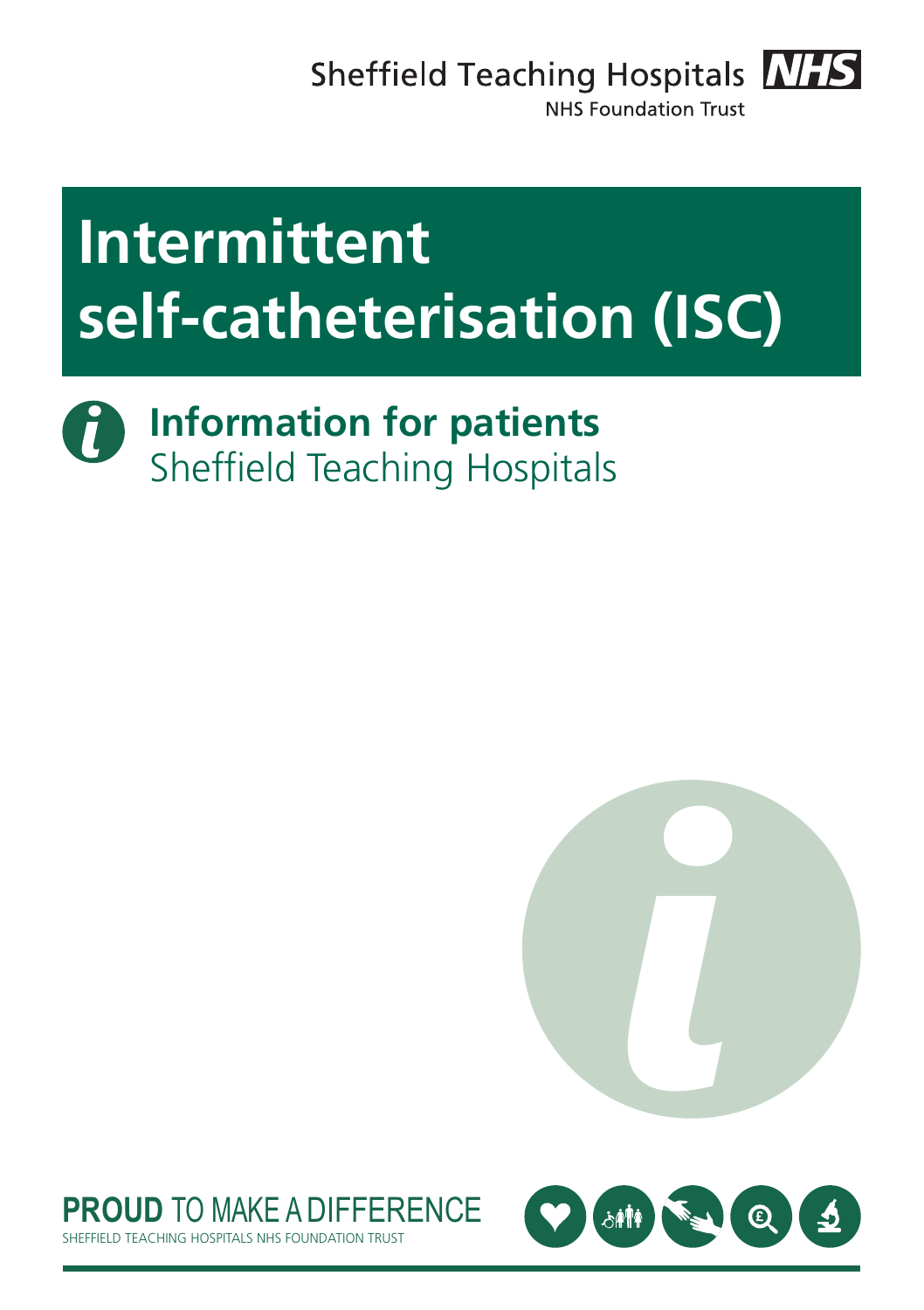## **What is clean intermittent self-catheterisation (CISC)?**

Urinary catheterisation is a procedure used to drain the bladder and collect urine, through a flexible tube called a catheter.

Intermittent urinary catheters are inserted into your urethra and left just long enough to drain your bladder before they are removed. This regular filling up and emptying of the bladder mimics 'normal' bladder function.



**Female and male self-catheterisation catheters**

Clean intermittent self-catheterisation (CISC) is a technique which allows you to perform this type of catheterisation yourself. The technique is often referred to as ISC or CISC and can be easily taught. If you have nerve damage which affects your ability to control your bladder, CISC is considered the gold standard for emptying your bladder.

## **Why do I need to perform CISC?**

Complete or near complete emptying of your bladder is necessary for a healthy urinary system. If excess urine remains in the bladder it can breed bacteria leading to bladder or kidney infections.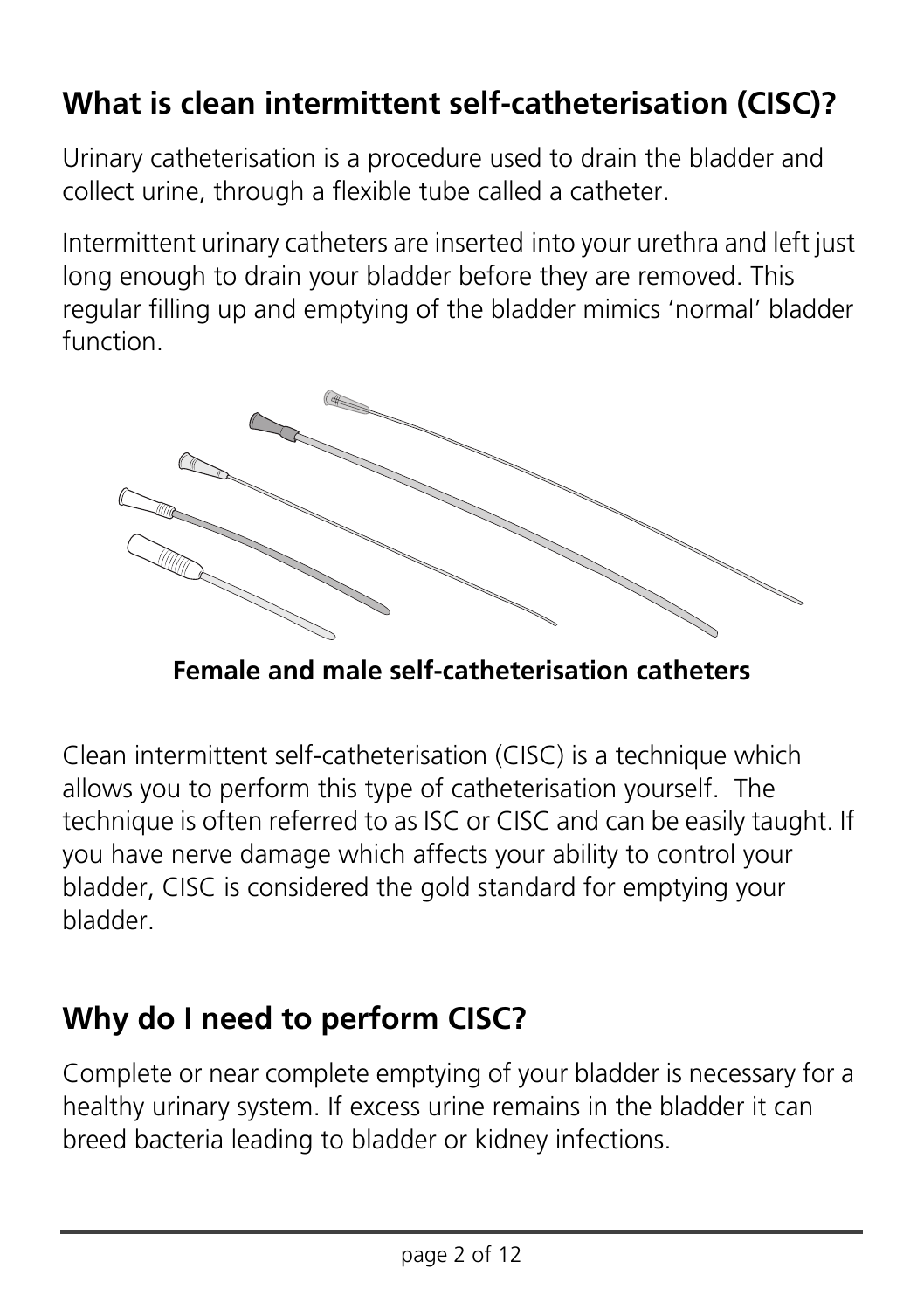## **What causes the bladder not to empty completely?**

Possible causes can be:

- Following pelvic surgery (this may not prevent you from being discharged from hospital. With time your bladder should settle and empty in the normal way).
- Occasionally after long or difficult child birth
- Nerve damage from spinal injury or disease
- Communication problems between the bladder and the brain

## **What are the advantages of CISC?**

CISC is thought to be the best form of bladder control for people who have bladder emptying difficulties:

- There is less risk of urinary tract infection
- Stone formation in the kidneys or bladder is reduced
- There is less risk of damage to the urethra (water pipe) compared to an indwelling catheter
- It preserves bladder capacity
- There is no need to wear sheaths, leg bags or other appliances all the time (this can make day to day activities including sex much easier)

## **Is CISC right for me?**

There are some things to consider before deciding if CISC is right for you. You will need to ask yourself:

### **Have I got good enough hand function?**

You will need to be able to:

- adjust your clothing to access your urethral opening
- clean yourself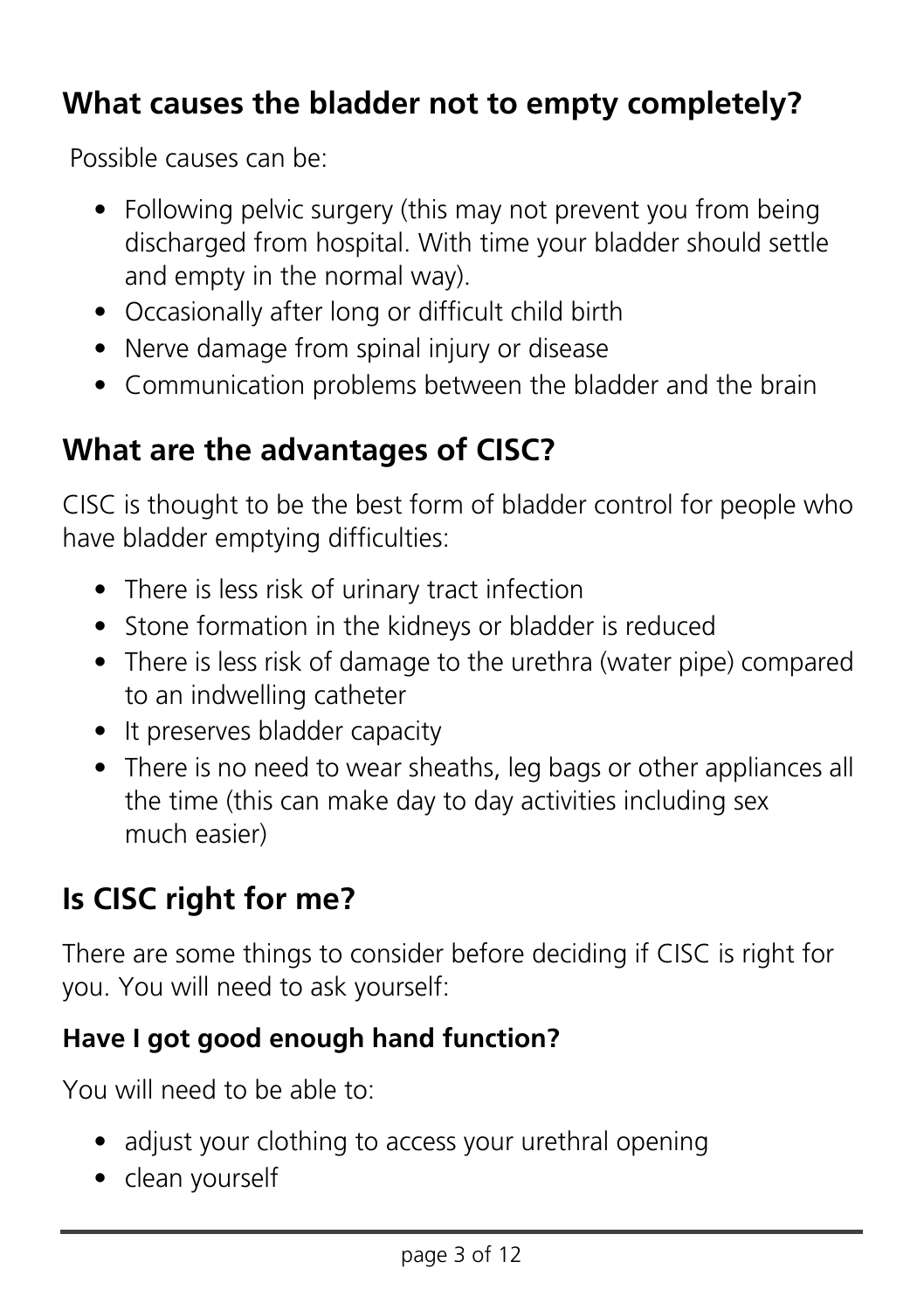- open and fit together the equipment
- quide the catheter down your urethra and into your bladder

### **What if I go back to work (or into education etc)?**

• Your employers (or school/college etc) should be willing to make arrangements for you to access toilet facilities. The difficulty comes when you have a job (or a course of study) that means you have to go to several different sites and environments.

## **Are there any alternatives to CISC?**

There are two main types of urinary catheter:

- intermittent catheters catheters that are temporarily inserted into the bladder and removed once the bladder is empty
- indwelling catheters catheters that remain in place for many days or weeks and are held in position by a water-filled balloon in the bladder

Many people prefer to use an indwelling catheter because it's more convenient and avoids the repeated catheter insertions associated with intermittent catheters. However, indwelling catheters are more likely to cause problems such as infections.

Inserting either type of catheter can be uncomfortable, anaesthetic gel can be used to reduce any pain. You may also experience some discomfort while the catheter is in place, but most people with a long-term catheter get used to this over time.

There are more details about the different types of catheter on the following website:

• https://www.nhs.uk/conditions/urinary-catheters/types/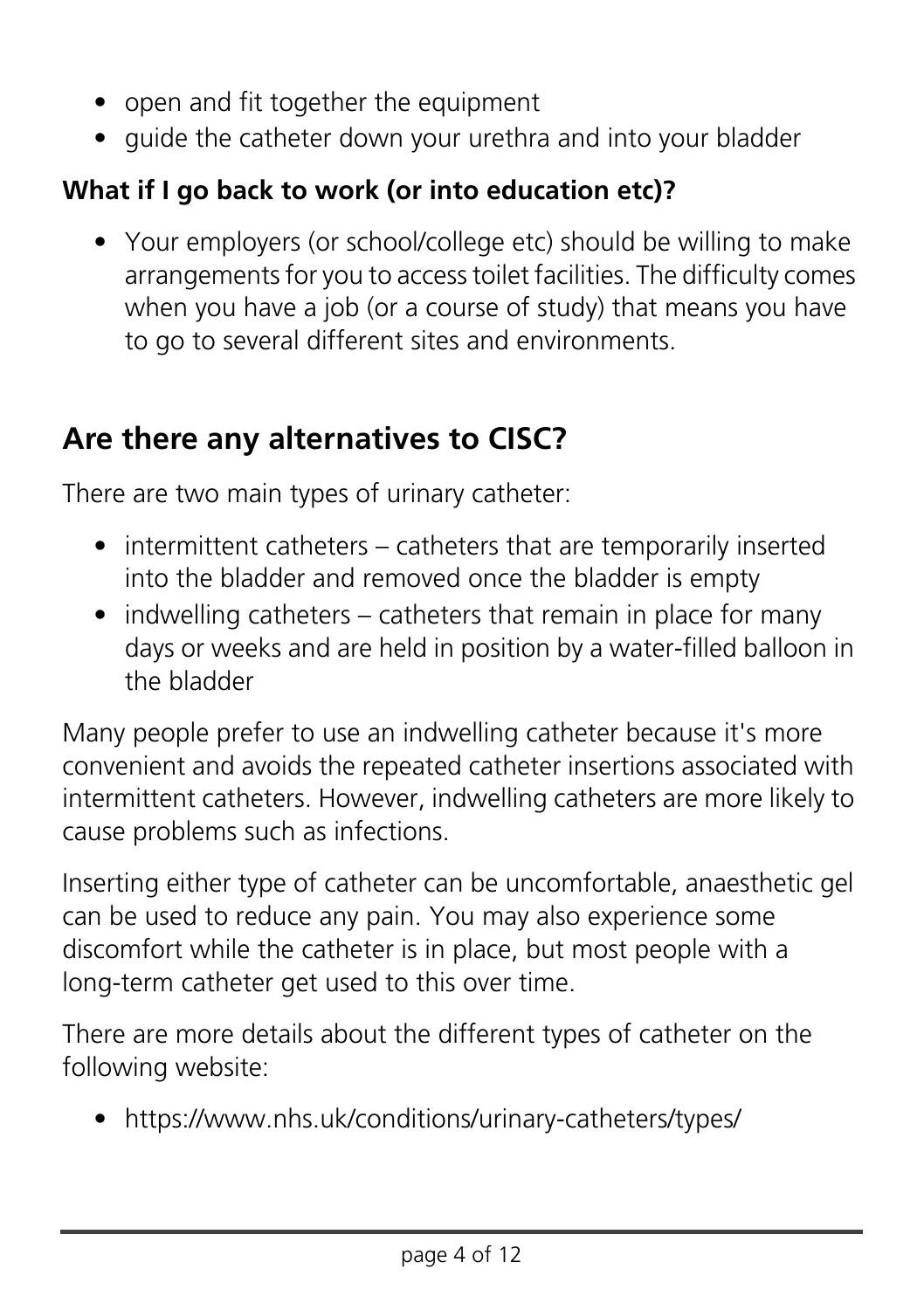## **What does CISC involve?**

The catheter is normally inserted into your bladder via the urethra (the tube that carries urine out of your body). The sterile catheter is usually pre-lubricated and ready to use to reduce any discomfort or damage inserting the catheter.

One end of the catheter is either left open-ended to allow drainage into a toilet or attached to a bag to collect the urine. The other end is guided through your urethra until it enters your bladder and urine starts to flow.

When the flow of urine stops, the catheter can be removed. A new catheter is used each time.

## **Are there different types of intermittent catheter?**

There are a wide range of intermittent catheters available and these can be discussed with your ward staff or District Nurse. Intermittent catheters usually have a standard length (male 40cm, female 20cm), with an option for a shorter version for women (7cm). Adults usually use a 12 (white) or 14 (green) gauge (diameter) catheter.

The companies that make ISC equipment produce a lot of information in different formats (booklets, DVD etc). It is worth looking at this information, and asking for different catheters to try before settling on the one that suits you best.

## **How often should I catheterise?**

If you decide to try CISC you will be taught how to do this by the nurse. These catheters are designed to be used once and then thrown away.

How often intermittent catheters need to be used differs from person to person. You may be advised to use them at regular intervals spaced evenly throughout the day, or only when you feel you need the toilet.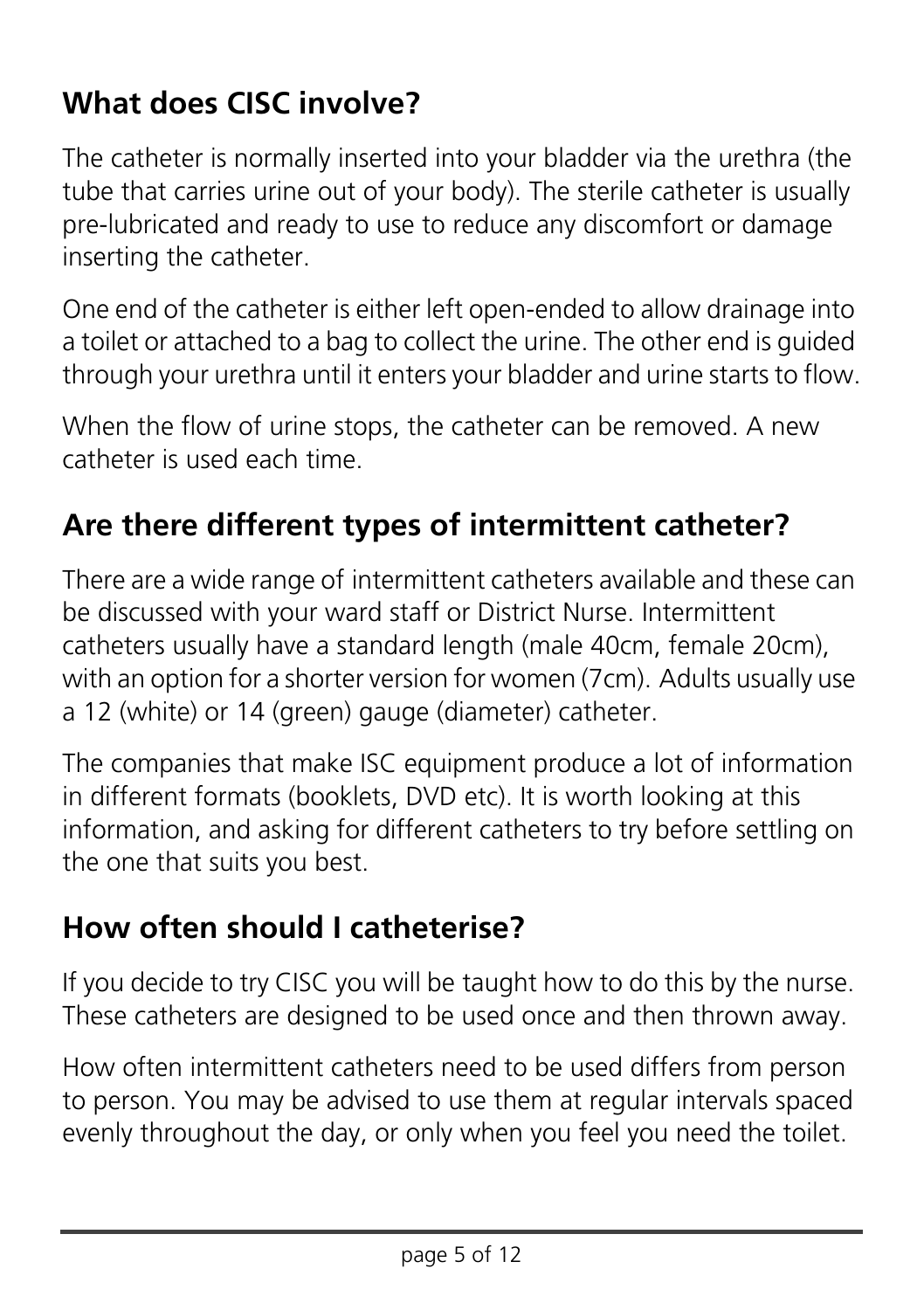Urine can be drained into the toilet or a catheter bag. Your nurse will discuss this with you.

## **Steps to performing CISC**

- 1. Before you perform CISC it is always advisable to try to pass urine normally first.
- 2. Please wash your hands with soap and water and dry them thoroughly.
- 3. Prepare the catheter according to the manufacturer's instructions.
- 4. You will need to wash the urethral opening with soap and water or a disposable wipe.
- 5. Choose a comfortable position. If you have been asked to measure the urine you will need a jug.
- 6. Wash your hands again.
- 7. Holding the catheter firmly near the 'funnel', pass it gently through the urethra up into your bladder.
- 8. When urine starts flowing, insert the catheter further by another  $2$  to  $3cm$
- 9. When the urine stops flowing, slowly withdraw the catheter. If more urine begins to flow wait until it finishes before finally removing the catheter.

## **Are there any risks associated with CISC?**

The main problem caused by urinary catheters are infections in the urethra, bladder, or less commonly the kidneys.

These types of infection are known as urinary tract infections (UTIs) and they usually need to be treated with antibiotics.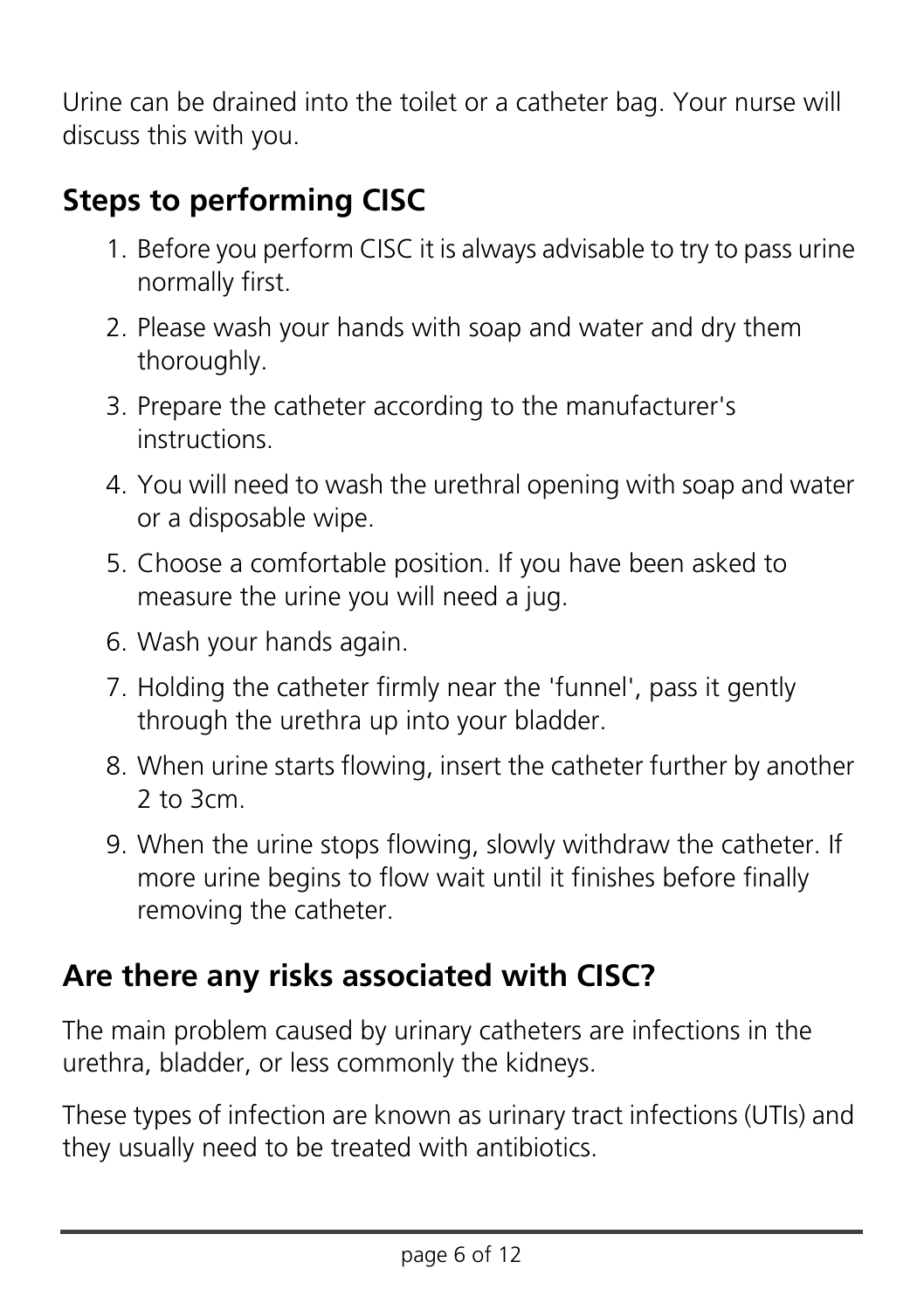Catheters can also sometimes lead to other problems, such as bladder spasms (similar to stomach cramps), leakages, blockages and damage to the urethra.

## **Is there anything I can do to improve the success of CISC?**

The success of CISC is largely dependent on keeping dry in between catheterisation and avoiding the risk of infection. It is important to remember, however, that occasional incontinence (getting wet) can happen with any form of neurogenic bladder dysfunction, regardless of how you manage your bladder. This can happen at any time. The following steps may help to reduce this:

### **Think about the times you catheterise**

A diary may be helpful in recording how often you catheterise. At first when you are learning ISC you are taught to empty your bladder every 4-6 hours. Your bladder fills at different rates throughout the day, according to what and when you drink, how active you are and so on. So you have to learn to judge when to empty your bladder: when it's likely to be full, before you exert yourself, etc.

#### **Treatment for urinary tract infections (UTIs)**

You may have a mild UTI which can make your bladder irritable. If this is the case, you should get a sample of your urine checked so that an appropriate antibiotic can be prescribed if needed. If you get repeated UTIs speak to your GP or nurse for further advice.

It is important with any form of catheter to develop good hygiene practices. Your nurse will have shown you how to wash your hands properly before and after catheterising and how to keep any equipment clean.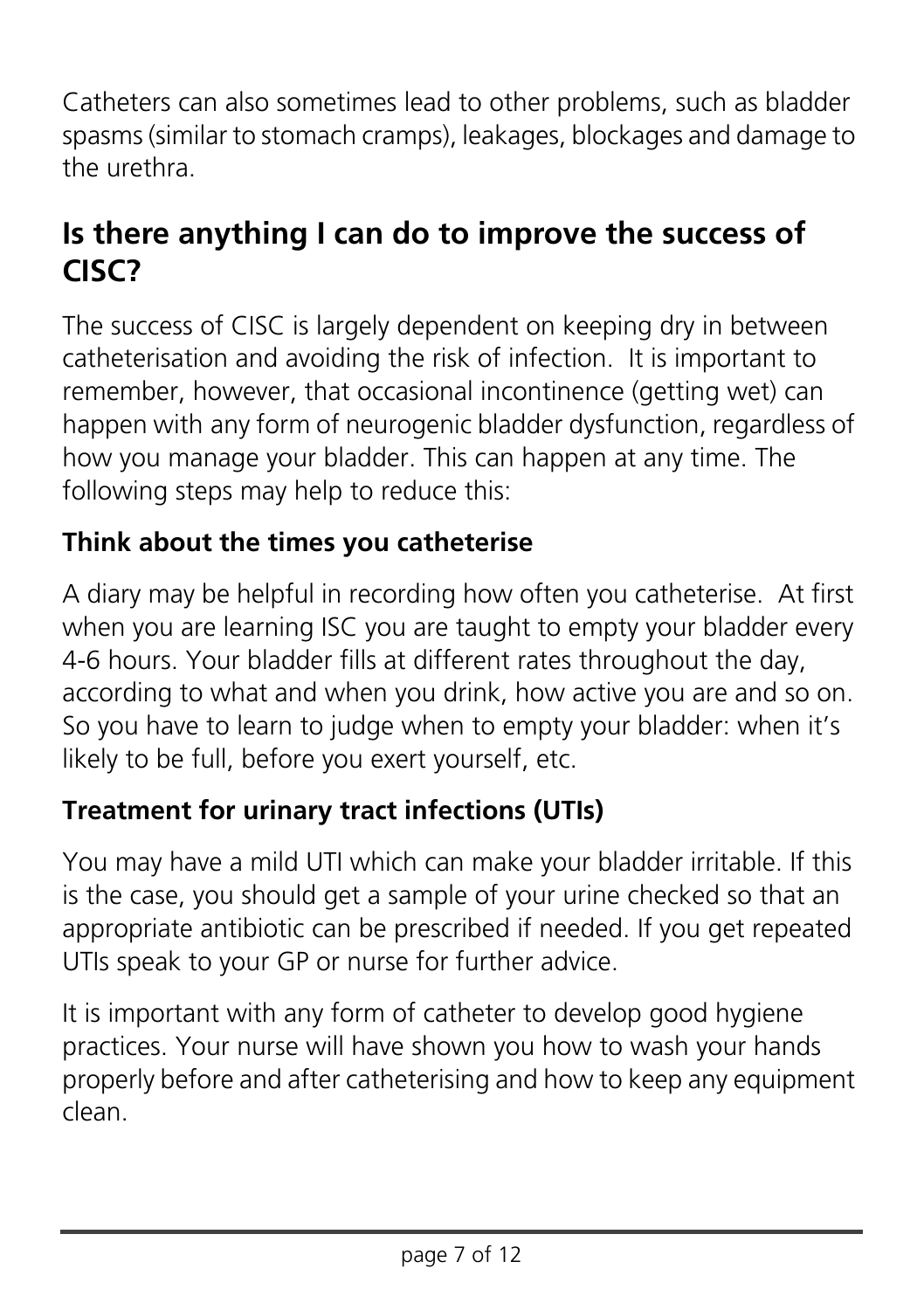## **What happens if I try CISC but continue to get wet between catheterisations?**

The above steps are things you can do at first to try and avoid getting wet between catheterisations. However, there may be underlying reasons why this is happening. These can often be identified by a discussion with the nurse who can advise you on a selection of products and specific treatment options which can be considered.

In some cases, further investigation may need to be considered. Video-urodynamics (VUD) is a procedure performed in the x-ray department which shows how your bladder fills up and empties. This can often identify other physiological reasons for your incontinence, such as too much reflex activity in your bladder.

If reflex activity is identified as a cause of your incontinence you can still continue with CISC but may need medication to help. These medication are called anticholinergics. If this is not sufficient to keep you dry we may suggest Botox (Botulinum Toxin) injections into your bladder to suppress this activity. (See separate information leaflet on botox).

You may have a weakness in the muscles of your pelvic floor, or in your sphincter. This will mean that you pass urine when you cough or sneeze, or do anything to cause your abdominal muscles to press on your bladder. Your nurse or urologist will be able to provide further advice if this is the case.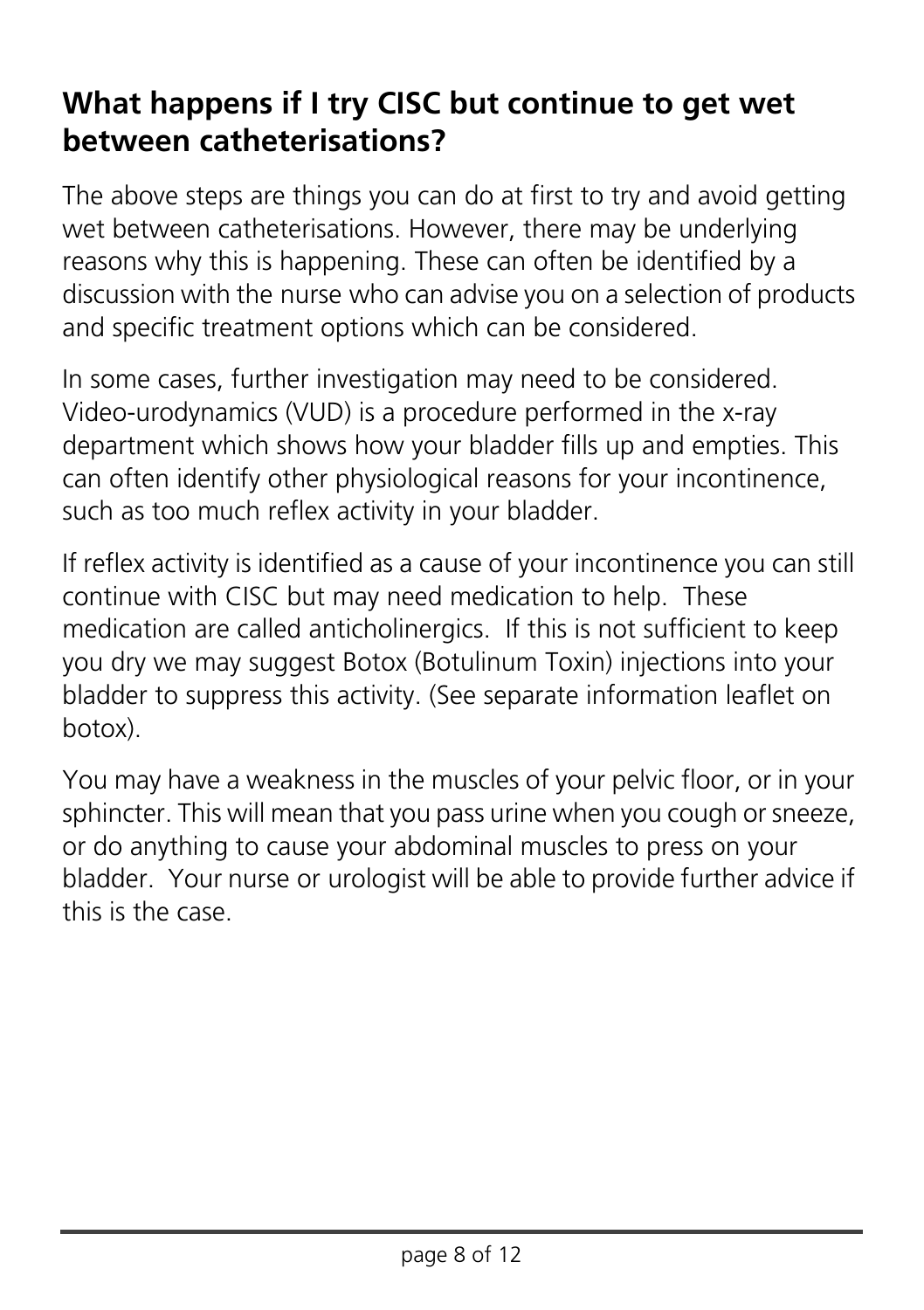## **Is there anything I should look out for?**

The regular passing of a catheter can sometimes cause damage to the urethra and the sphincters. If this is severe, an abscess may form or the urethra may become narrowed. A little blood on the tip of the catheter when you remove it is often an early warning sign of damage. You can often reduce the damage by taking the following steps:

- Don't catheterise while sitting up straight lean right back or lie down to make the urethra curve more gently
- For men, pulling your penis straight and away from your body when passing the catheter can also help
- Use a different type of catheter the nurses can advise you on this

Other things you should watch out for include:

- severe or persistent bladder spasms (similar to stomach cramps)
- catheter becoming blocked, or urine leaking around the edges
- persistent blood in your urine, or passing large clots
- symptoms of a UTI, such as pain, a high temperature (fever) and chills

If you notice these symptoms you should contact your GP or District Nurse.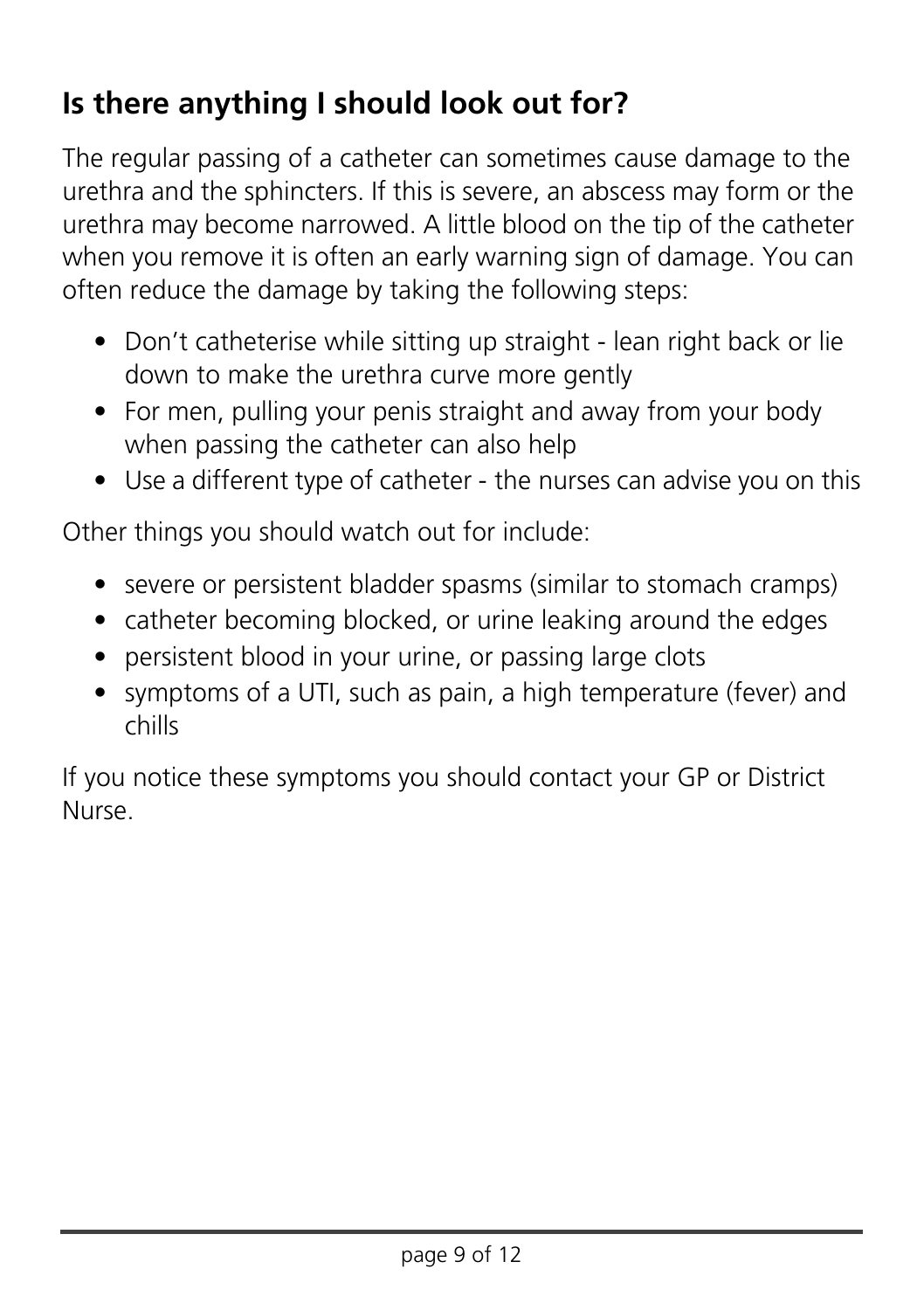## **Some useful tips**

- The catheters are single use and disposable in any household waste bin.
- Avoid touching the tip of the catheter as this may contaminate it.
- If you accidentally catheterise the vagina, you must use a new catheter.
- You should aim to drink between 1½ and 2 litres of fluid (6 7 cups per day).
- Constipation can make CISC more difficult so try to have you bowels open regularly. You can help this by eating a diet with plenty of fruit and vegetables.
- If you notice a few spots of blood during or after performing CISC please don't worry, this can happen. However, if the bleeding continues please contact your District Nurse or GP.

## **What if I find the catheter difficult to insert?**

This may be because the sphincter muscle is not relaxed. This can happen if you are tense. It is a good idea to abandon this attempt and try again later.

## **What if I find the catheter difficult to remove?**

Again this may be because the muscle is tense. Please wait a couple of minutes and try coughing as this may help the muscle to relax.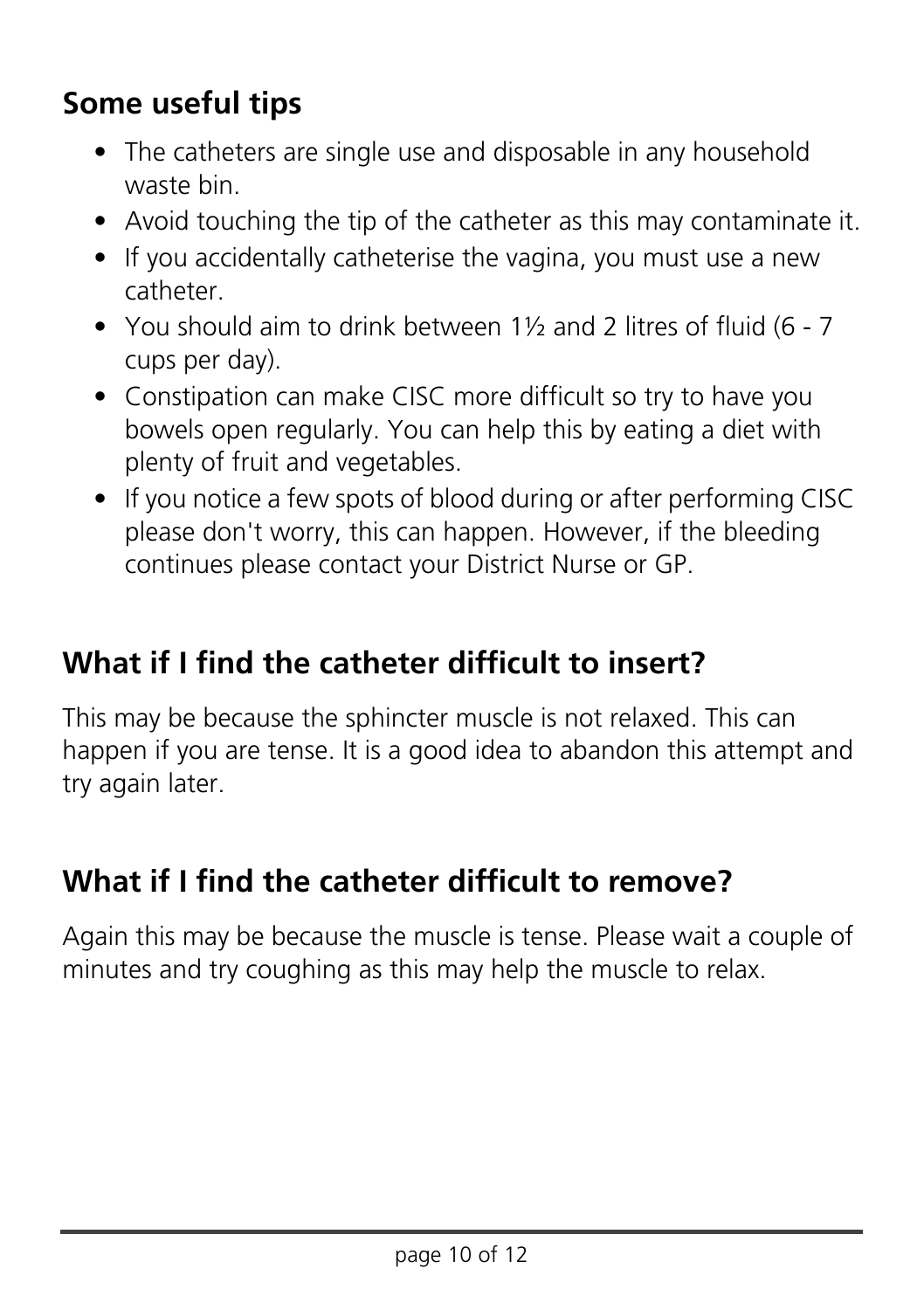## **Who should I contact if I have any concerns?**

If you have any concerns or wish to discuss your bladder management further please contact:

**Ward**: ................................................................................................. **District Nurse**: ...................................................................................

**GP**: ......................................................................................................

## **Where can I find further information?**

The British Association of Urological Surgeons (BAUS) website has more detailed leaflets on self-catheterisation:

#### **Self-catheterisation in men**

• https://www.baus.org.uk/\_userfiles/pages/files/Patients/Leaflets/ISC %20male.pdf

#### **Self-catheterisation in women**

• https://www.baus.org.uk/ userfiles/pages/files/Patients/Leaflets/ISC [%20female.pdf](https://www.baus.org.uk/_userfiles/pages/files/Patients/Leaflets/ISC%20female.pdf)